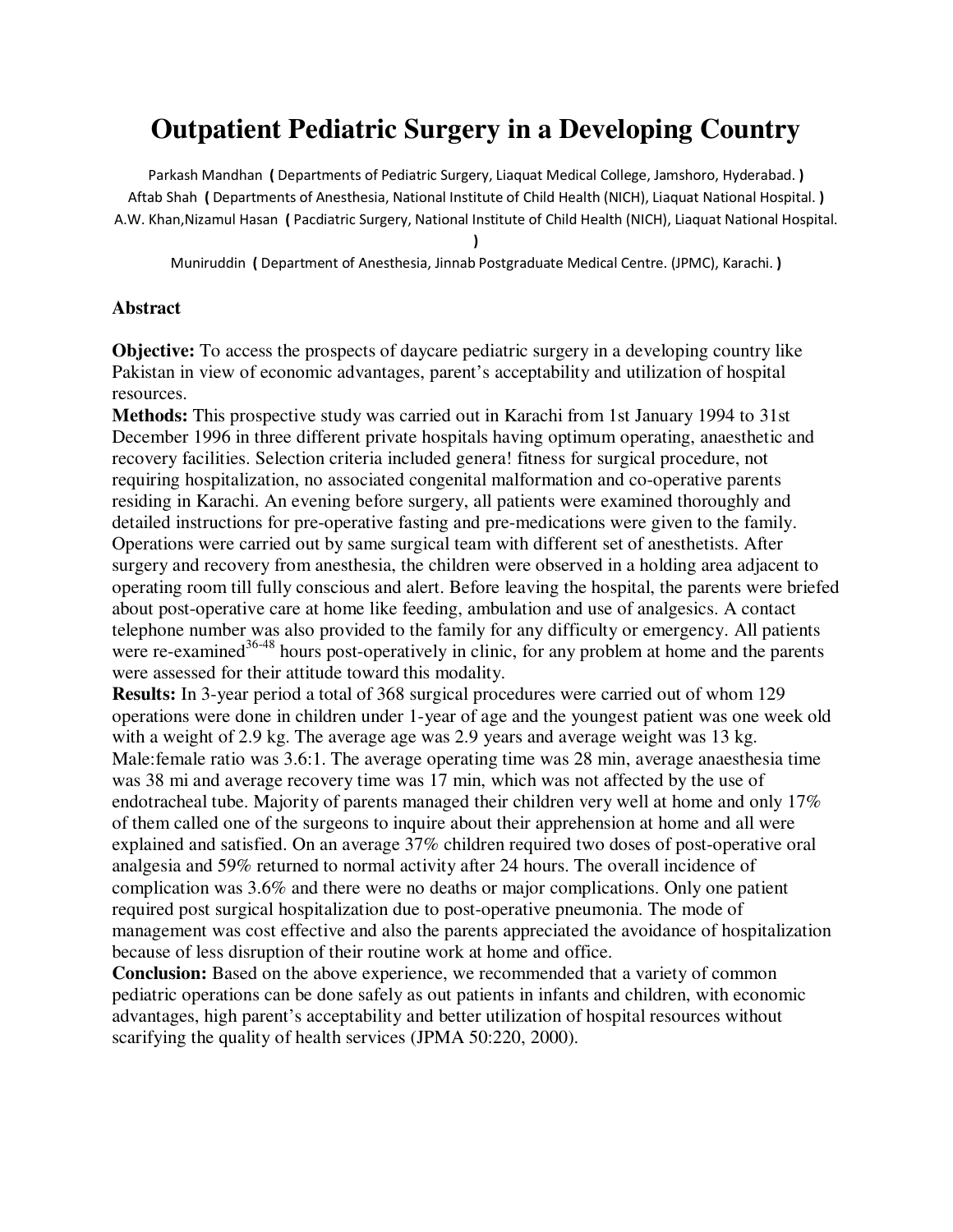#### **Introduction**

Nicoll first introduced the concept of outpatient surgery in 1909 in Glasgow<sup>1</sup>, but it was abdandoned due to high rate of complications. However, since last twenty-five years the practice of day care surgery has gained wide acceptance from both medical profession and families<sup>2</sup>. Its benefits include cost saving, improved utilization of hospital staff and beds<sup>3</sup>, early ambulation<sup>4</sup>, decreased probability of acquiring an in-hospital cross-infection<sup>5</sup>, decreased separation anxiety<sup>7</sup>, less emotional stress for the child7 and reduced disruption of family unit<sup>8</sup>. The indication and use of outpatient pediatric surgery have increased everywhere with time, as safe anesthetic and operative techniques have evolved and the infants and children health care demands have exceeded the existing inpatient facilities.

The problems of health care delivery for children in developing countries, like Pakistan are many. Among them is the paucity of funds, beds available for inpatient care and shortage of trained nursing staff. These facilities could be better utilized by practicing the outpatient pediatric surgery for common surgical conditions of infants and children.

The authors would like to present the results of their experience for outpatient pediatric surgery performed during a period of three years.

### **Material and Methods**

A prospective study was conducted from 1 January, 1994 to 31 December. 1996 to look into the feasibility and related problems of various common pediatric surgical procedures performed as outpatient in our social set up. A total of 368 surgical operations were performed in infants and children in three different private hospitals having optimum operating, anesthetic and post anesthetic recovery facilities. Details of personal data, contact telephone number, duration of surgery, type of anesthesia employed, time of post-operative recovery and total time spent in hospital (from reporting to discharge) were noted on a prepared proforma. Note was taken for the presence of any associated malformation and history of major illness in the past. The same surgical team carried out all the operations with different set of anesthetists.

### **Selection Criteria**

Patients requiring prolonged or complicated operations; those with associated cardiac malformations; neonates with weight of less than 2.5 kg and out station patients were excluded. The capability. intelligence and will of the parents for outpatient surgery were assessed before advising such line of treatment. In addition following general selection criteria were set: (1) Patients not requiring any special post-operative supervision beyond monther's loving care; (2) Patients who do not require any special drug pre or post-operatively and (3) Patients requiring no restrains other than those imposed by the child's own initiative.

#### **Pre-operative Preparation**

An evening before the scheduled date for surgery, a complete physical check up of the patient was performed. A complete blood count (CBC) was done in all cases to exclude anemia for the purpose of anesthesia fitness. The parents were then instructed for pre-operative fasting and preniedication procedure. Syrup Trichlory1 (Tricolofos, Glaxo Laboratories Pakistan Ltd.) 50 mg/kg was given as premedication about an hour before the surgery and parents were asked to bring the child directly to the waiting area of operating room. On reporting in hospital the identity of the patient was established and preanesthetic fasting reconfirm ed. **Anesthesia**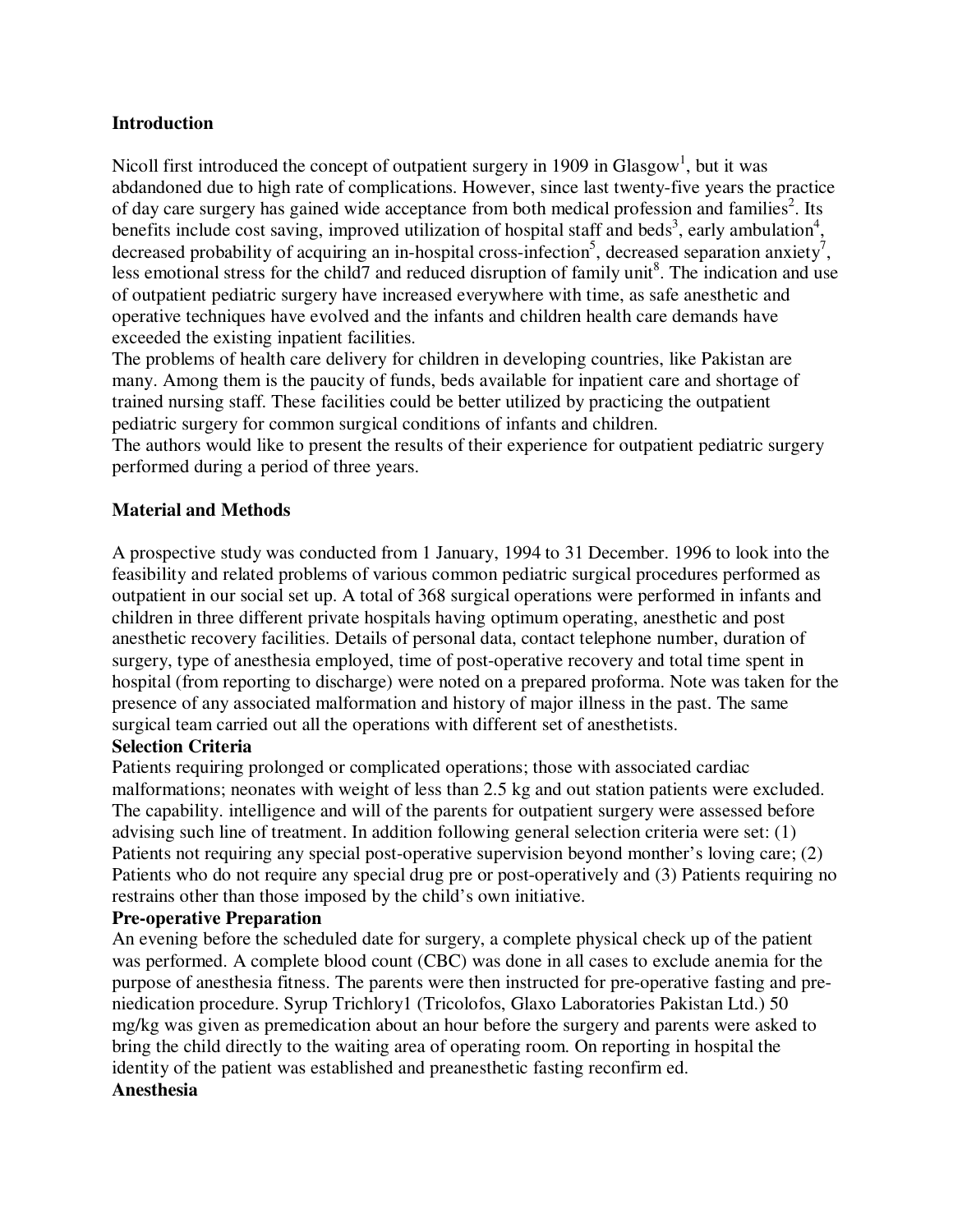General anesthesia was administered to all the patients by pediatric anesthetist. The induction was carried out either by intravenous thiopentone sodium or with halothane delivered via a facemask depending upon the effect of pre-medication. Maintenance therapy consisted of halothane, nitrous oxide and oxygen administered through a facemask. Endotracheal intubation was performed only for specific indication. e.g.. long procedures, operations of head and neck and when there was difficulty in maintaining an adequate airway. In order to reduce the requirement for general anesthetic agents and to alleviate post-operative pain we used supplemental local anesthesia, either as regional block or local infiltration. Abocain (Bupivacaine hydrochloride 0.5%, Abbott Laboratories Pakistan Ltd.) in a dose 2 mg/kg and 2% Plain Xylocaine (Lignocaine HCL 2%, Wellcome Pakistan Ltd.) in a dose of 4 mg/kg were given as local anesthetic agents. Sometimes a mixture of Abocain and Xylocaine with ratio of 3:1 (in same dose) was used to have a rapid onset and longer effect.

### **Operations Performed**

The procedures done are listed in Table I. Small infants were given priority on the schedule. All operations were performed by the senior surgeon and standard surgical techniques were used in all the patients. Skin closure was accomplished either with non-absorbable sutures or with strips of transparent Opsite adhesive material (Opsite, Smith and Nephew Medical Ltd., Hull, England) and wounds were covered with small dressings. Groin wounds were sealed with Opsite to save from urine soiling.

# **Post-operative Care and Follow Up**

Following operation, all patients were kept in the recovery room under observation of the nurse on ditty who monitored the vital signs. Once they were awake and stable, after check up by anesthetist, they were shifted to the care of their parents in a waiting area adjacent to the operating room. They were given feed if necessary and oral analgesic. Syrup Novalgin (Metamizole Sodium, Hoechst Pakistan Ltd.) in a dose of 20-30 mg/kg to reduce the postoperative discomfort. Before leaving the hospital. parents were further instructed for postoperative care at home, like feeding, ambulation and use of analgesics. An office visit was scheduled after 36-48 hours. A telephone number of one of the surgeons was also provided to contact in case of any difficulty or emergency.

During the first post-operative visit in clinic, the child was examined fully and the parents were interviewed regarding their post-operative management at home, any complication and their overall attitude towards the experience of outpatient surgery. Sutures or Opsite adhesive strips were usually removed from 5th to 7th post-operative day in the clinic on the second visit.

# **Results**

In a period of three years a total of 368 outpatient surgical procedures were performed representing 39% of the total surgical operations. The percentage increased from 23% in first year to 58.5% in last year. There were 91 procedures performed in first year, 11 7 in second year and 160 in the last year. This increase in number occurred due to better understanding of the procedure and acceptance by the parents. Males dominated over the females with a ratio of 3.6:1. There were 35% patients under 1 year and 65% over one year of age. The youngest was 8 days with a weight of 2.9 kg and the oldest 12 years with 29 kg weight. an average age of 2.9 years and weight of 13 kg. The variety of surgical procedures done is listed in Table 1.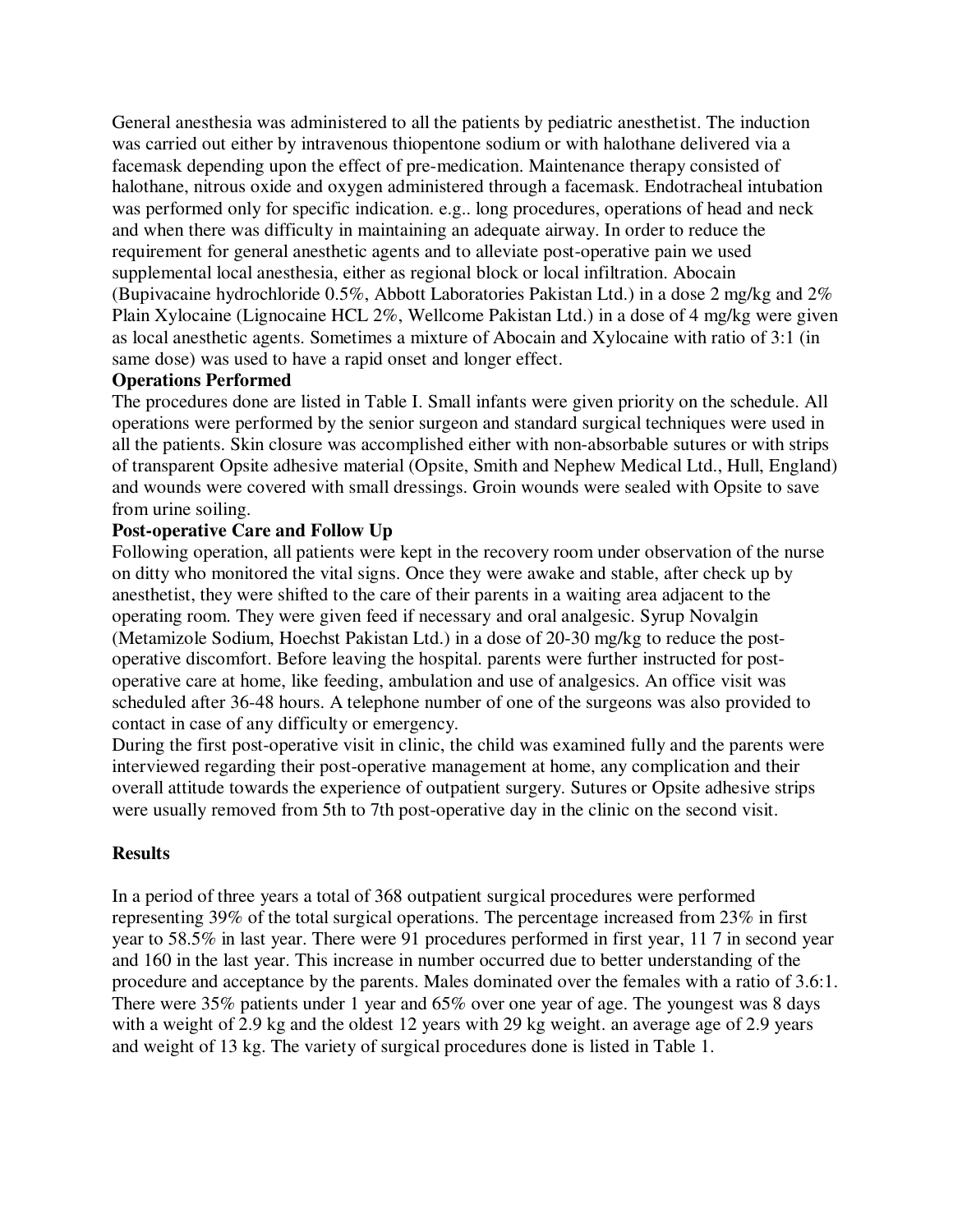| Operation                                 | No. | $\%$ |
|-------------------------------------------|-----|------|
| Inguinal herniotomy                       | 129 | 35   |
| Ligation of PPV and drainage of hydrocele | 68  | 18.5 |
| Orchidopexy and Orchidectomy              | 46  | 12.5 |
| Sigmoidoscopy                             | 26  | 7.0  |
| Circumcision                              | 24  | 6.5  |
| Umbilical hernia                          | 17  | 4.7  |
| Lymph Node Biopsy                         | 11  | 3.0  |
| Haemangiomas, superficial                 | 9   | 2.3  |
| <b>Rectal Biopsy</b>                      | 8   | 2.0  |
| Drainage of abscess                       | 4   | 1.0  |
| Repair of Meningocele, small              | 3   | 0.9  |
| Cystoscopy                                | 3   | 0.9  |
| <b>Excision of Branchial Sinus</b>        | 3   | 0.9  |
| Excision of Thyroglossal Cyst             | 2   | 0.5  |
| <b>Excision of Preauricular Sinuses</b>   | ı   | 0.4  |
| Miscellaneous                             | 14  | 3.9  |
| Total                                     | 368 | 100  |

# Table 1. Types of operations.

The average operating time was 28 minutes (range 15-38 min) and anesthesia time was 38 (range 25-56 min) minutes. The average recovery time 17 minutes and it was not affected by the use of endotracheal tube, however infants required less recovery time on an average. The index of recovery was the return of rational response to verbal command in older children and cry in neonates.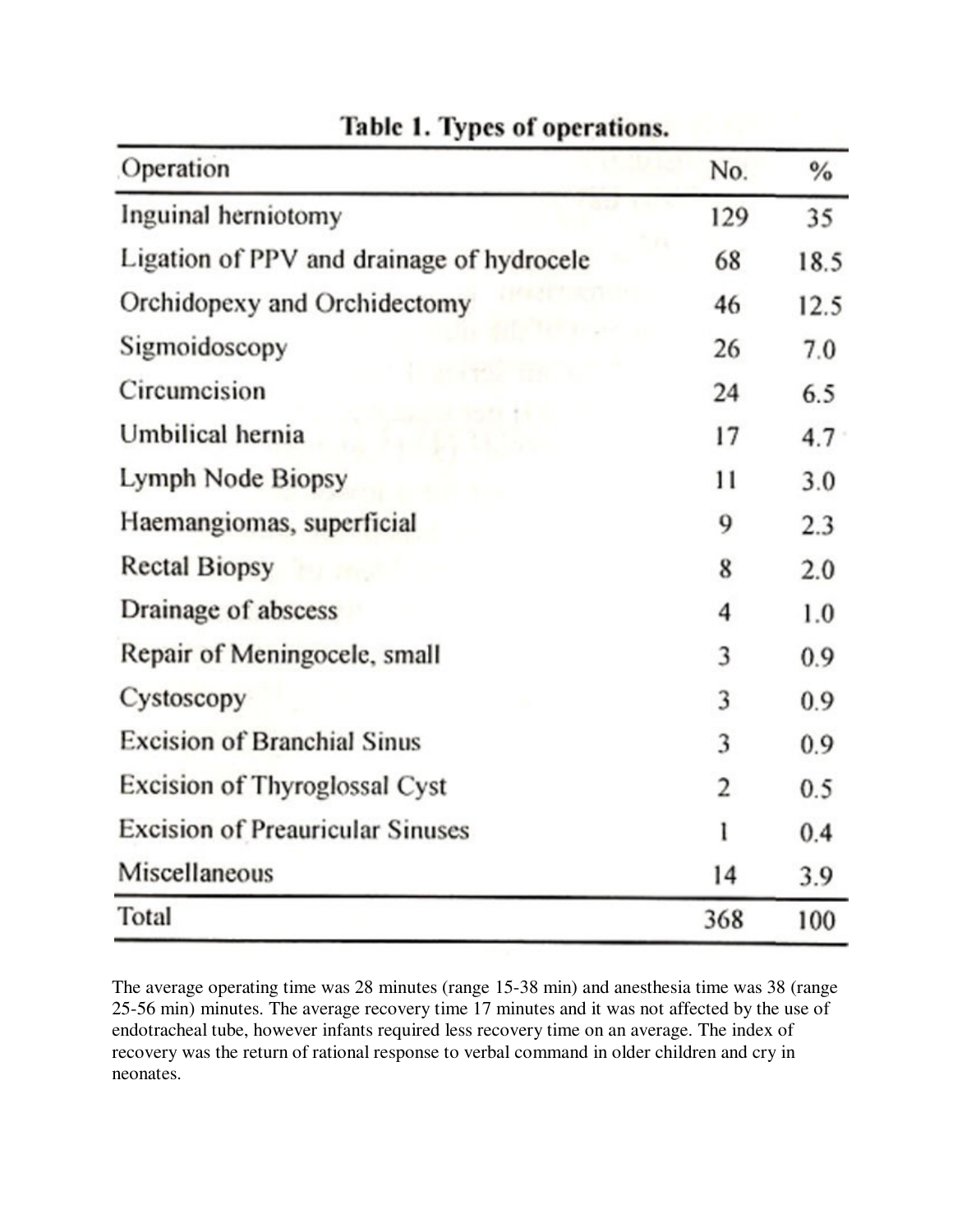| Post-operative behavior              | No.    | $\frac{0}{0}$ | Remarks                 |
|--------------------------------------|--------|---------------|-------------------------|
| Pain (for 48 hours post-operative)   |        | 136 37.0      | Oral analgesics, Syrup  |
|                                      |        |               | Novalgin given          |
| Vomiting (average 2 episodes         |        |               |                         |
| @ home)                              | $50 -$ | 13.5          | No treatment required   |
| Fever (recorded in first 24-36 hours |        |               |                         |
| post-operative)                      | 34     | 9.2           | Oral antipyretic, Syrup |
|                                      |        |               | Novalgin given          |
| Feeding disturbances in first        |        |               |                         |
| 24 hours                             | 32     | 8.7           | No treatment required   |
| Drowsiness and General Anxiety       | 22     | 6.0           | No treatment required   |
| Sore throat                          | 11     | 3.0           | No treatment required   |
| Same day Ambulation                  | 217    | 59.0          |                         |

Table 2. Post-operative management.

Table 2 lists the post-operative management of the patients at their home. All these were managed by their parents satisfactorily with regard to feeding, pain and routine activities. Only 17% parents called one of the surgeons on telephone to inquire about their apprehensions at home and all were explained and satisfied. On an There was an average saving of Rs. 2000 per case and a total saving of Rs. 736,000 (US\$ 17,952) for total patients.

Average, post-operatively, 37% required two doses of oral analgesia and were not in a need of any special care and 59% returned to their normal activity on the next day. Post-surgical complications incidence was 3.6% (Table 3)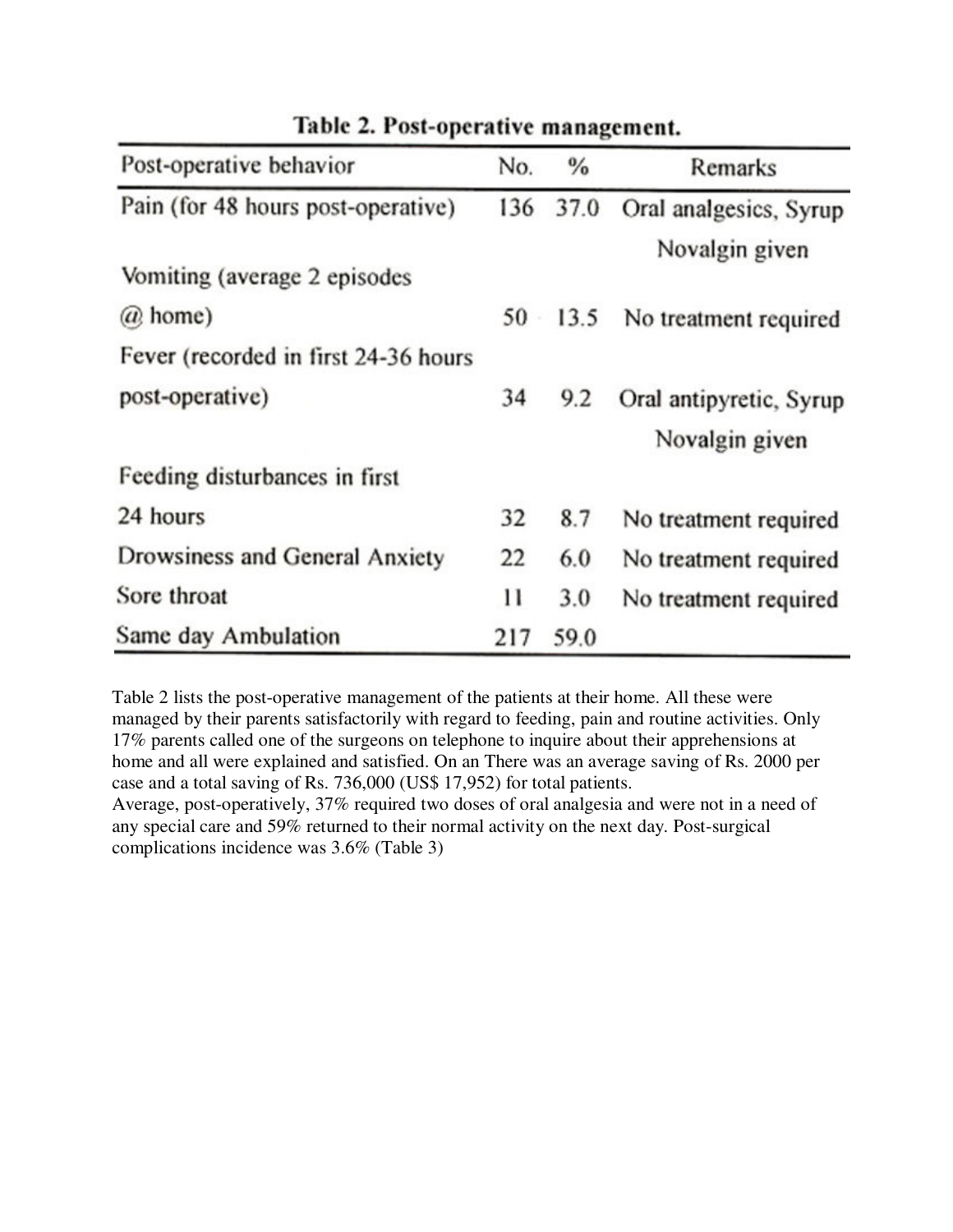| Complication              | $In < 1$ year |      | $In > 1$ year |      |
|---------------------------|---------------|------|---------------|------|
|                           | No.           | $\%$ | No.           | $\%$ |
| Wound Infection           | ı             | 0.2  | 6             | 1.7  |
| Hematoma                  | l             | 0.2  | 2             | 0.6  |
| Bleeding                  | 1             | 0.2  | ı             | 0.2  |
| <b>Hosptial Admission</b> | ı             | 0.2  | 0             | 0    |
| Total                     | 4             | 1.0  | 9             | 2.5  |

Table 3. Post-operative complications.

and one patient was admitted in the hospital for few days due to post-operative pneumonia. There were no deaths in the whole group.

The acceptance of the outpatient procedure for their children by parents was encouraging as the daily family routine was minimally disrupted. Ninety-three percent thought it satisfactory and appreciated this approach of surgical management. Seven percent parents made few adverse comments which included difficulty in transportation, post-operative vomiting and apprehension regarding the management at home of small kids, which they thought to be better managed as inpatient.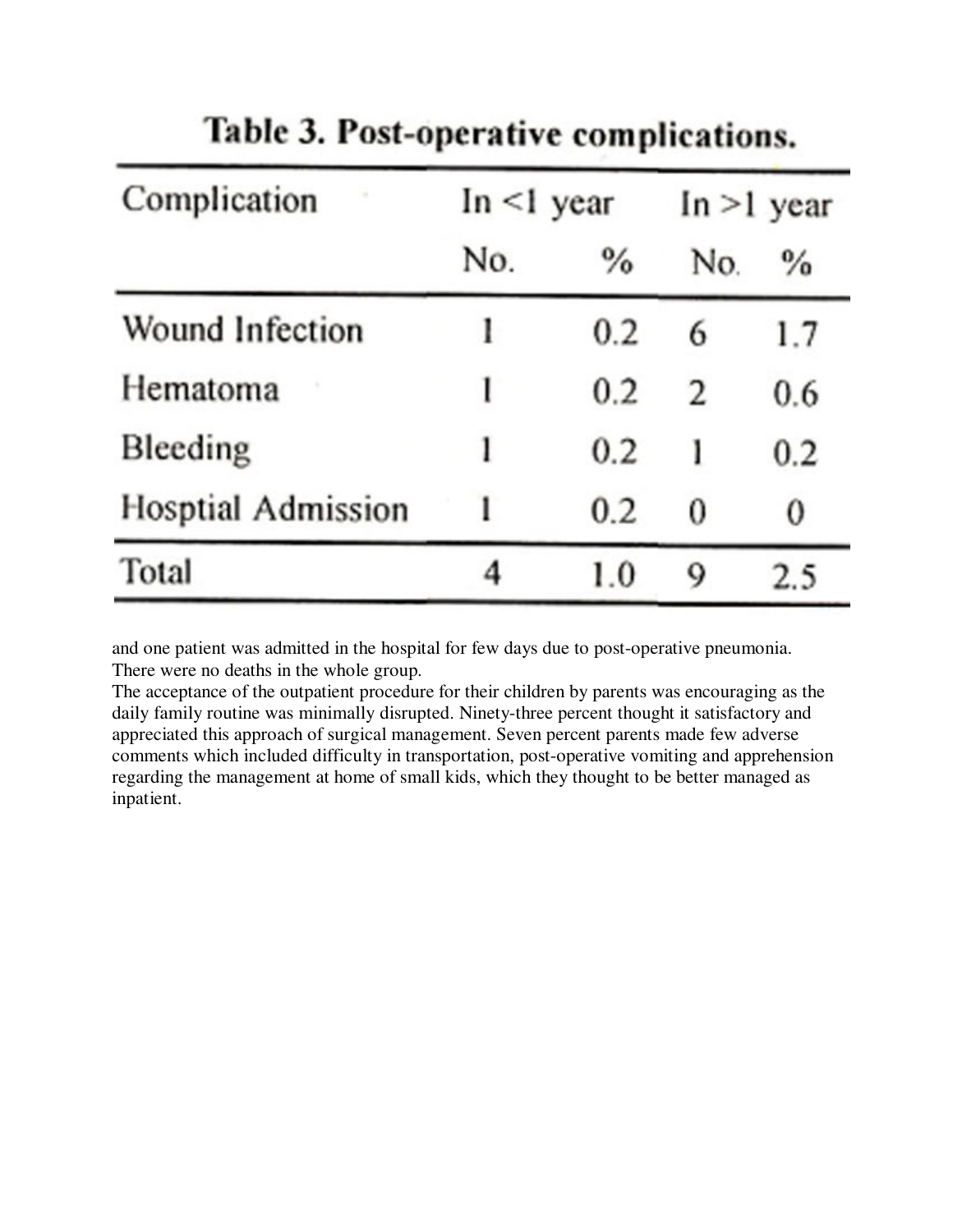| Charges for:                    | Inpatient | Outpatient | Difference |
|---------------------------------|-----------|------------|------------|
| Operation theater               | Rs. 2000  | Rs. 1600   | Rs. 400    |
| Room (1 day)                    | Rs. 500   | Nil        | Rs. 500    |
| Medicines                       | Rs. 500   | Rs. 100    | Rs. 400    |
| Travelling, Food, etc. Rs. 1000 |           | Rs. 300    | Rs. 700    |
| Total                           | Rs. 4000  | Rs. 2000   | Rs. 2000   |

Table 4. A brief cost comparison.

Table 4 presents the cost differences between inpatient and outpatient surgery that includes total cost of operating room, room charges for hospitalization, medications, laboratory and food etc., excluding professional fees (surgery and anesthesia). There was an average saving of rupees three thousands per case, thus a total saving of approxmiately rupees eleven hundred thousands for the total patients.

#### **Discussion**

One of the earliest experience of outpatient pediatric surgery was reported by Nicoll about ninety years ago, when he and others performed almost 9000 outpatient surgical procedures which included herniae, cleft lips and palates, talipes, spinae bifidae and tuberculous glands. However this practice was abandoned because of high mortality. This was popularized after the report of Herzfeld in 1938 when he reported to sending the infants and children some two hours after surgery<sup>9</sup>. As further experience accrued, the advantages of outpatient surgery became evident and this was widely accepted by medical profession, hospital administrators and the parents. Presently, outpatient pediatric surgery is a rapidly advancing field swiftly coming of age. Advances in anesthesia and its expert administration are the major reasons for the safety and success of outpatient surgery in young children, especially in neonates. Cohen and  $\text{Dillon}^{10}$  have stated that no prospective candidate is denied outpatient surgery because of anesthetic requirements and Jones and Smith<sup>11</sup> have reported age is no limit. Recently, Melone et al<sup>12</sup> has reported a safe inguinal herniorraphy in premature infants (<36 weeks gestational age). In our study, initially  $al<sup>12</sup>$  neonates and few infants were admitted for their surgery, but presently only premature or low birth weight babies (<2500 gm) are hospitalized. This age limit is because of increased risk of post-anesthesia apnea. bradycardia and other metabolic disturbances of the premature<sup>13,14</sup>. However, in this series, we succeeded to perform 129 (35%) procedures in neonates and infants with 1% morbidity and no mortality (Table 3).

We have not found any increase in post-operative complications. In our patients, superficial wound infection was seen in 7 cases, hematoma occurred in 3 cases and two patients bled moderately from the skin edges under Opsite dressing. however no further intervention was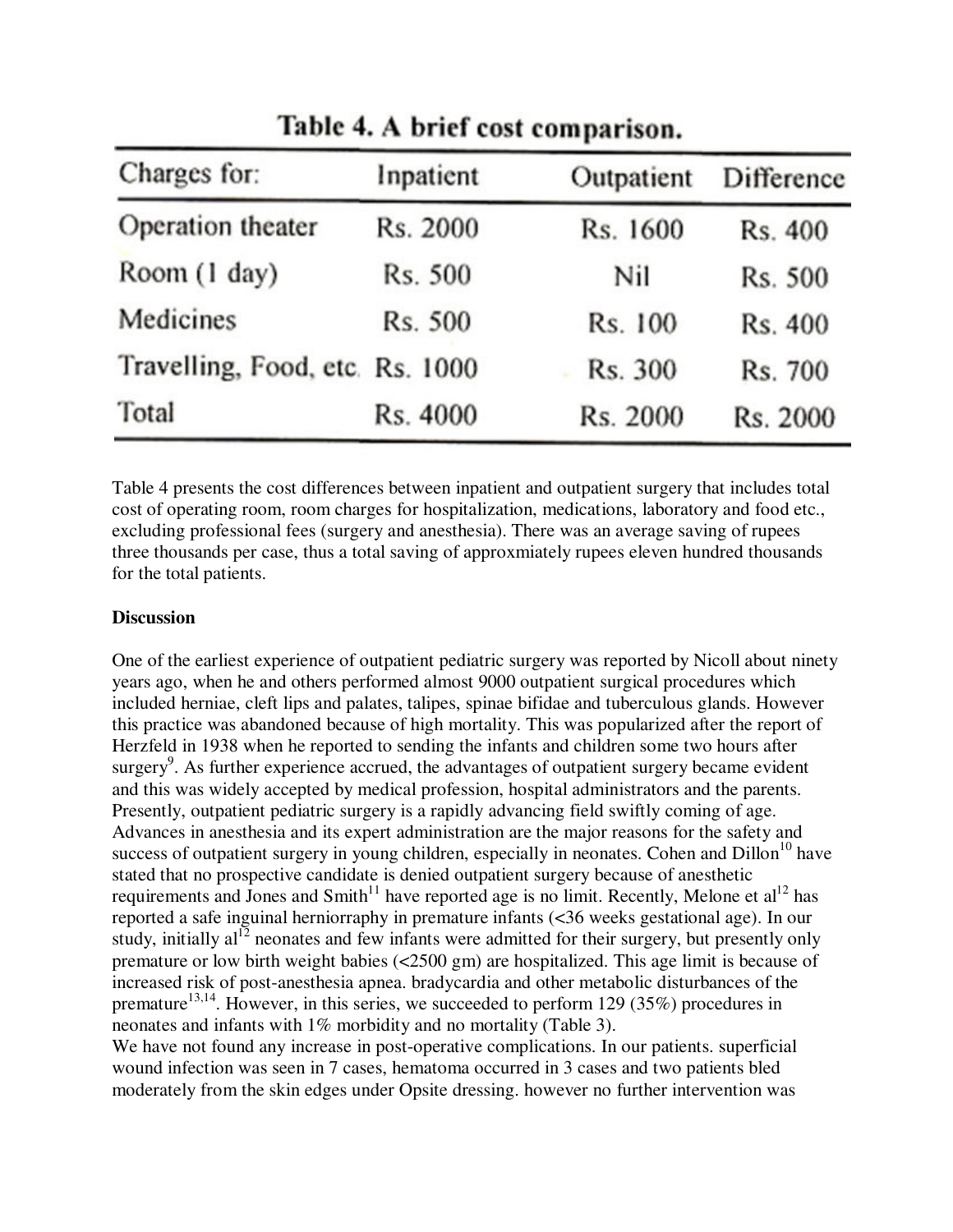required for any case. The wound infection rate of 1 .9% for our series is vary comparable with other similar studies<sup>15</sup> and also the overall post surgical complication rate of  $3.4\%$  does not exceed if compared with the studies for hospitalized patients<sup>16,17</sup>.

Outpatient surgery also facilitates the avoidance of the problems and inconveniences connected with hospitalization. It was relatively simple for parents to travel to hospital an hour before surgery and take the child home within an hour or so after the operation is completed. In our stud the average hospital stay for a patient was 100 minutes, which is comparable to other wellequipped centers in developed countries<sup>3,18,19</sup>. Hospital admission rate after out patient surgery in our series is 0.2% (Table 3) as compared to the other centers, which has reported 1.5-3%<sup>15,20,21</sup> This is due to our careful selection of cases and detailed briefing of parents before surgery. We also observed minimal disruption of daily routine of families due to short hospital stay. The male members resumed their office same day or next day and females were able to cope with their daily routine.

A brief cost comparison is pertinent because of tremendous potential impact of the outpatient surgery on the delivery of health care<sup>13,22</sup>. In our series there was an average saving of Rs. 2,000.00 (S 49.00) per case and a total saving of approximately Rs. 736,000.00 (\$ 17.952.00) for tile group. This is a significant amount for a lower and middle class family of a developing country. Since, the shortage of manpower has been always a major problem of our health care system. outpatient surgery reduces tile demand on hospital staff', therefore their professional services can be better utilized in more effective way ill wards. Hence the number of hospital beds and the professional services so saved can be available to those who require critical inpatient care and more intense nursing.

At a time when the administrative and economic structure of health service in the developing countries, like Pakistan is uider scrutiny, the role of outpatient surgery in tIle delivery of health care for all ages and particularly for children is to be evaluated. There is a shortage of hospital beds for children and also paucity of trained pediatric surgeons and nurses. Under these circumstances, we conclude that outpatient pediatric surgery will prove a desirable means of health care delivery for common surgical lesions in infants and children. It is safe, cost-effective, acceptable and facilities better utilization of hospital staff and resources.

# **References**

1.Nicoll JH. The surgery of infancy. Br. Med J., 1909;1 8:753-54

2.Shah CP, Robinson CG. Kinnis, et al. Day care surgery far children. A controlled study of medical complicat ions and parent a attitudes. Med. Care. 972;10:437-50.

3.Cloud DT Reed W. Ford JL, ct al, The surgicenter. A flesh concept in outpatient surgery. i. Pediatr. Surg,. 1972;7:206-12.

4.Ruckley CV. Day care and short stay surgery for hernia. Br. J, Surg.,1978;65:1-4.

5.Steward DJ. Outpatient pediatric anesthesia. Aesthesiol., 1975:43:268—76.

6.Glen PM, El-shafie M. Klippel C Outpatient pediatric surgery. TIte concumer's view Ohio. State Med J., 1980;76:73 1-33.

7.Atwell JD, Burn JMB, Dewar AK, ct al. Pediatric day-case surgery Lancet. 1973;2:85-97.

8.Lawrie R, Operating on children as day-cases Lancet. 1964;2 1289-91.

9.Ierzfeld G. Hernia is infancy, Am. J. Surg.. 1938.39:422-28.

10.Cohen DD, Dillon JK. Anesthesia for outpatient surgery. Springfield, IL. Thomas, 970.

11.Jones SEF. Smith I3AC. Anesthesia for pediatric day surgery J. Pediatr. Snip, 1980;15:31-33.